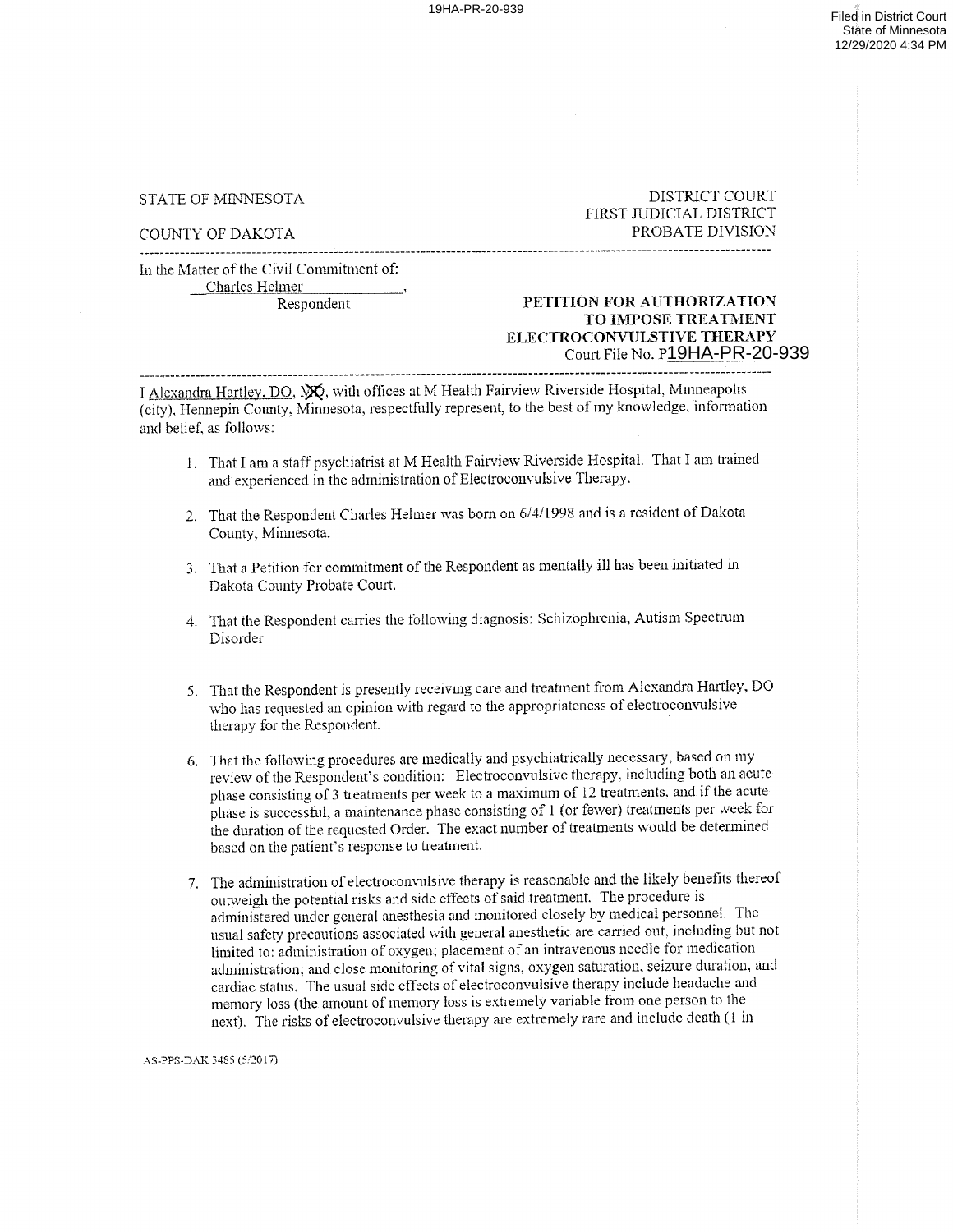10,000). A copy of the consent form and the information form used with voluntary patients are attached hereto as Exhibits A and B and made a part hereof, including a more detailed description of the procedure and providing a more detailed list of the potential side effects and risks.

- 8. Respondent  $\boxtimes$  has/ $\Box$  has not received ECT in the past. Was it beneficial?  $\boxtimes$  Yes/ $\Box$  No
- The objective of electroconvulsive therapy in this instance is to reduce and/or relieve the symptoms of mental illness which are currently afflicting the Respondent.
- l0. The Respondent's written consent to the administration of this procedure has not been obtained because of lack of insight which prevents recognition of psychiatric condition which requires treatment, and inability to understand the risks, benefits and side effects of treatment.
- ll. Judicial authorization is prerequisite to the administration of the above—described procedure in the absence of Respondent's consent ander the requirements of  $\frac{1}{21}$ .<br>Sheppard, 307 Minn. 250, 239, NW2d 905 (1976) and Minn. Rule DPW 20. in the absence of Respondent's consent under the requirements of Price  $\bf{v}$ .

Wherefore. Petitioner asks the court for an order authorizing the use of EC'T for Respondent as set forth herein.

declare under penalty of perjury that everything I have stated in this document is true and correct. Minn. Stat. § 358.116.

Date: 12/21/2020

 $\overline{p}$ o.

Alexandra Hartley DO, Petitioner Signed in Hennepin County, Minnesota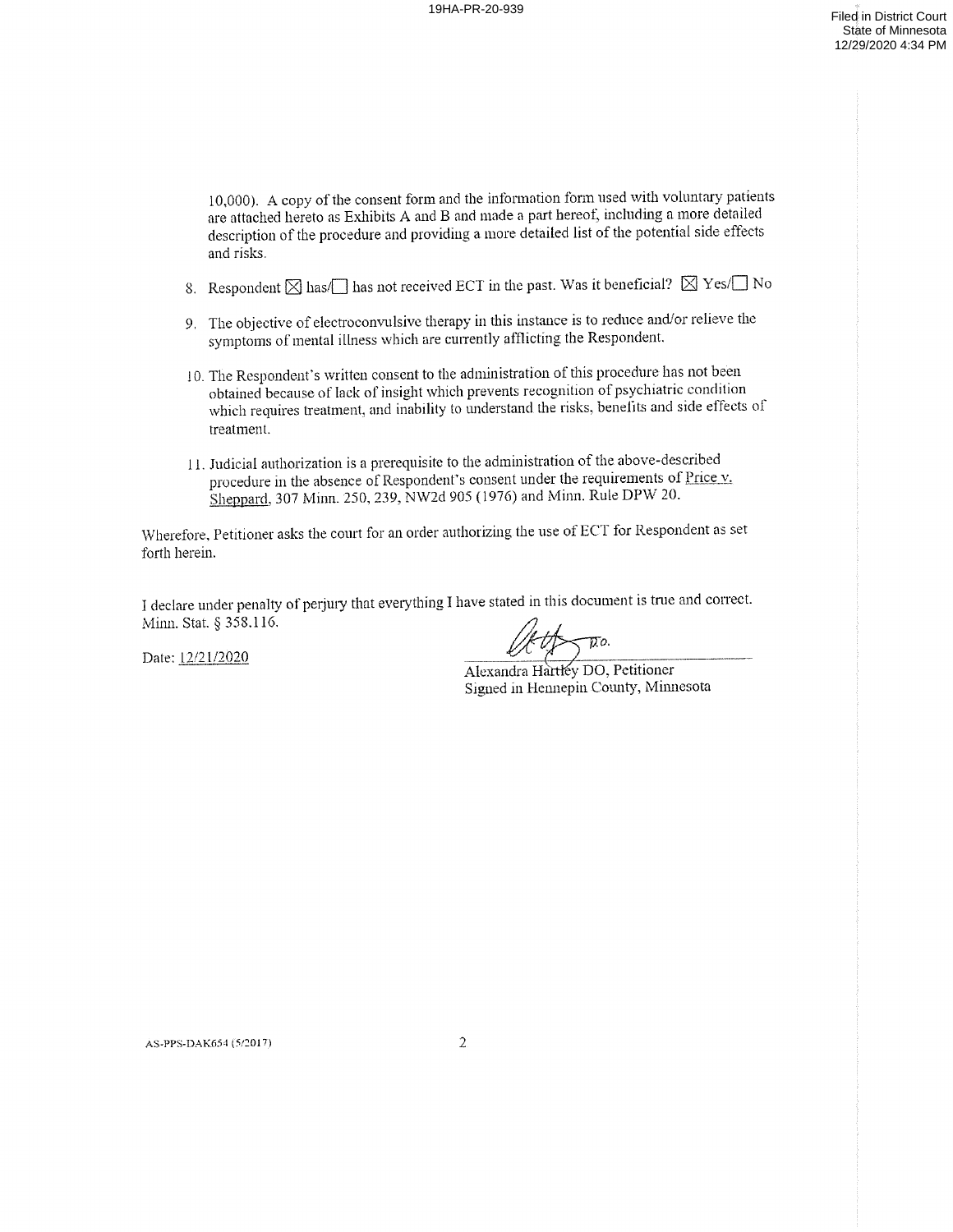| STATE OF MINNESOTA<br>COUNTY OF DAKOTA |                                                                                                                                                                                                                                                                                                                                                                                                                                                  | DISTRICT COURT<br>FIRST JUDICIAL DISTRICT<br>PROBATE DIVISION                                                                                                                                                                                                                                                                                                                                                                                                                                                                                                                                                                                                                                                                                |
|----------------------------------------|--------------------------------------------------------------------------------------------------------------------------------------------------------------------------------------------------------------------------------------------------------------------------------------------------------------------------------------------------------------------------------------------------------------------------------------------------|----------------------------------------------------------------------------------------------------------------------------------------------------------------------------------------------------------------------------------------------------------------------------------------------------------------------------------------------------------------------------------------------------------------------------------------------------------------------------------------------------------------------------------------------------------------------------------------------------------------------------------------------------------------------------------------------------------------------------------------------|
| In Re:                                 | Charles Helmer (1997)<br>Respondent                                                                                                                                                                                                                                                                                                                                                                                                              | <b>AFFIDAVIT</b><br>Court File No. P 19HA-PR-20-939                                                                                                                                                                                                                                                                                                                                                                                                                                                                                                                                                                                                                                                                                          |
|                                        | STATE OF MINNESOTA)                                                                                                                                                                                                                                                                                                                                                                                                                              |                                                                                                                                                                                                                                                                                                                                                                                                                                                                                                                                                                                                                                                                                                                                              |
| COUNTY OF Dakota                       | )SS                                                                                                                                                                                                                                                                                                                                                                                                                                              | $\mathcal{E}$                                                                                                                                                                                                                                                                                                                                                                                                                                                                                                                                                                                                                                                                                                                                |
|                                        |                                                                                                                                                                                                                                                                                                                                                                                                                                                  | Alexandra Hartley, DO, being duly sworn under oath, states the following:                                                                                                                                                                                                                                                                                                                                                                                                                                                                                                                                                                                                                                                                    |
| $\mathbf{1}$ .                         | Exhibit A hereby incorporated by reference.                                                                                                                                                                                                                                                                                                                                                                                                      | My educational background, training and experience include the following: See                                                                                                                                                                                                                                                                                                                                                                                                                                                                                                                                                                                                                                                                |
| 2.                                     | electroconvulsive therapy (ECT).                                                                                                                                                                                                                                                                                                                                                                                                                 | I am qualified to give background information about the effectiveness and usage of                                                                                                                                                                                                                                                                                                                                                                                                                                                                                                                                                                                                                                                           |
| 3.                                     | psychiatry.                                                                                                                                                                                                                                                                                                                                                                                                                                      | ECT was introduced in the late 1930's by Cerletti and Bini and became the preferred<br>therapy for severe psychiatric illnesses. In effect, it was the first somatic (of the body)<br>treatment other than simply restraining, sedating, and secluding people with major<br>thought disorder problems. Although definitive research designs were not employed<br>during the initial popular use of ECT, many subsequent studies comparing its efficacy<br>to medications and placebo therapies have shown it to be an effective treatment in                                                                                                                                                                                                 |
| 4.                                     | Schizoaffective Disorder.                                                                                                                                                                                                                                                                                                                                                                                                                        | ECT is the preferred treatment for several conditions, including but not limited to:<br>severe Major Depressive Disorder; and severe episodes of Mania or Depression in<br>Bipolar Affective Disorder. It may also be used in Schizophrenia, Acute Psychosis and                                                                                                                                                                                                                                                                                                                                                                                                                                                                             |
| 5.                                     | The purpose of ECT is to reduce and treat the symptoms of mental illness, including but<br>not limited to: In the affective disorders, to end hyperactivity and the rapid thought<br>process of mania; in depression, to reduce vegetative signs such as insomnia, anorexia,<br>weight loss, irritability, and loss of libido and to reduce depressive mood and suicidal<br>preoccupation; and, in schizophrenia, to reduce delusional thinking. |                                                                                                                                                                                                                                                                                                                                                                                                                                                                                                                                                                                                                                                                                                                                              |
| 6.<br>AS-PPS-DAK654 (5/2017)           |                                                                                                                                                                                                                                                                                                                                                                                                                                                  | ECT is indicated for treatment of several conditions. It is primarily indicated in severe<br>depressions such as endogenous depression (unrelated to external life events) or<br>melancholic depression (loss of interest or pleasure in all, or almost all, activities). It is<br>also primarily indicated in depression with imminent suicide potential where the<br>delayed effect of a tricyclic antidepressant might occur too late in therapy to prevent<br>serious injury. ECT is indicated in uncontrollable mania, that is, mania not responsive<br>to mood stabilizers and neuroleptic medication, and especially mania where serious<br>injury or death by exhaustion may occur. ECT is considered a secondary indication in<br>3 |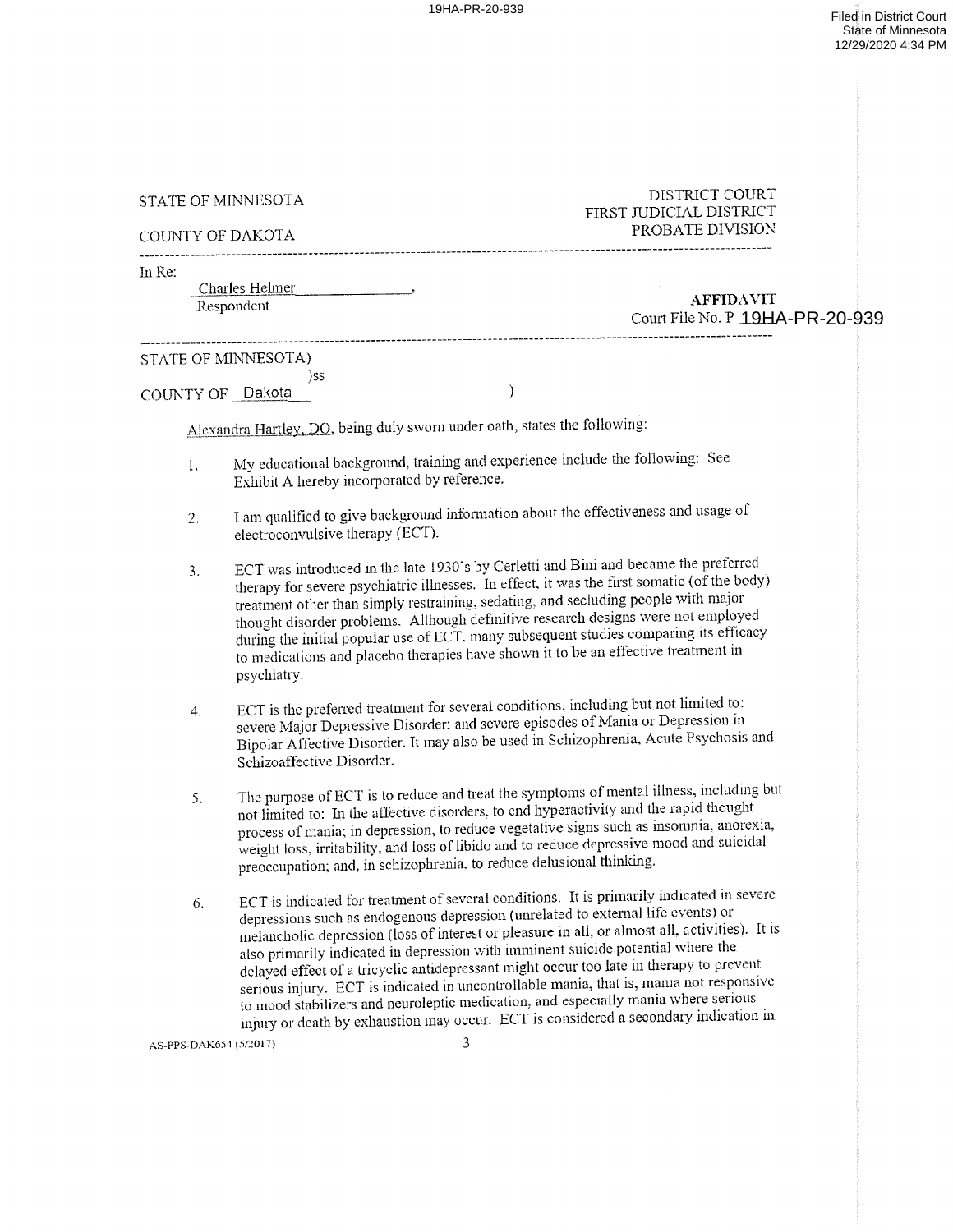the following: depressions that fail to respond to antidepressant medication; manias that fail to respond to antimanic medications; and schizophrenia that does not seem to respond to neuroleptic medication

There is no definitive theory as to why ECT is effective for certain psychiatric conditions. However, it has been shown that the production of seizure (convulsion) is necessary for the therapeutic response. When sham ECT is administered {whole procedure takes place but the electric current is not strong enough to produce a seizure), then there is no therapeutic response. Historically, seizures were produced by the use of intravenous drugs and hormones such as use of insulin to produce a convulsion. All of these methods are therapeutically effective as long as they produce the central nervous system convulsion. It is not understood why a central nervous system seizure is effective in treating depression and thought disorders. The basic neurophysiologic changes that are produced by seizure have not been delineated.

The clinical procedure followed in the administration of ECT, as currently  $7.$ recommended by the American Psychiatric Association Task Force on electroconvulsive therapy, is described as follows: the patient refrains from eating prior to treatment, all dental appliances are removed, and then an anticholinergic agent such as Atropine is injected to prevent the slowing of the heart during the procedure and also to dry up secretions in the nasal/pharyngeal passageways. An anesthetic agent is administered intravenously; this is usually a quick-acting barbiturate. When the patient is under the influence of the anesthesia, a face mask with oxygen is used to ventilate the patient. A muscle paralyzing agent is injected to protect the patient from sustaining powerful muscle contractions during the convulsion. A mouthpiece is inserted. Electrodes are placed on the forehead. A pulse of electric current is passed through the patient's head. This generally produces a convulsion which lasts thirty to sixty seconds. The convulsion is monitored by excluding the muscle relaxant from one extremity to which a tourniquet has been applied prior to administering the muscle relaxant and watching the tonic/clonic muscle action. In some cases, an EEG monitor is used. At the conclusion of the seizure, the protective mouthpiece is removed, oxygen is administered to the patient through the face mask, and suction is used as necessary to remove any secretions accumulating in the hypopharynx. The patient will then spontaneously resume breathing within a few minutes, at which time the patient is turned on his or her side and allowed to fully recover from the anesthetic effect. Patients are observed for approximately thirty minutes after the procedure to make sure they are fully awake and steady on their feet before being returned to the ward.

The effect of ECT on behavior patterns and the length of its effect vary with the 8. condition and number of treatments administered. There is no way to predict in an individual treatment the exact number of treatments required.

Generally, in the case of an affective disorder, depressed type (severe mental disorder marked by periods of extreme depression dominating the mental life of the subject resulting in loss of contact with the environment), the administration of six to twelve treatments is generally sufficient to return the patient to a state of normal mood with amelioration of the symptoms. Suicidal ideation (formation of mental concepts or ideas of suicide) generally subsides. However, the recurrent nature of the illness may lead to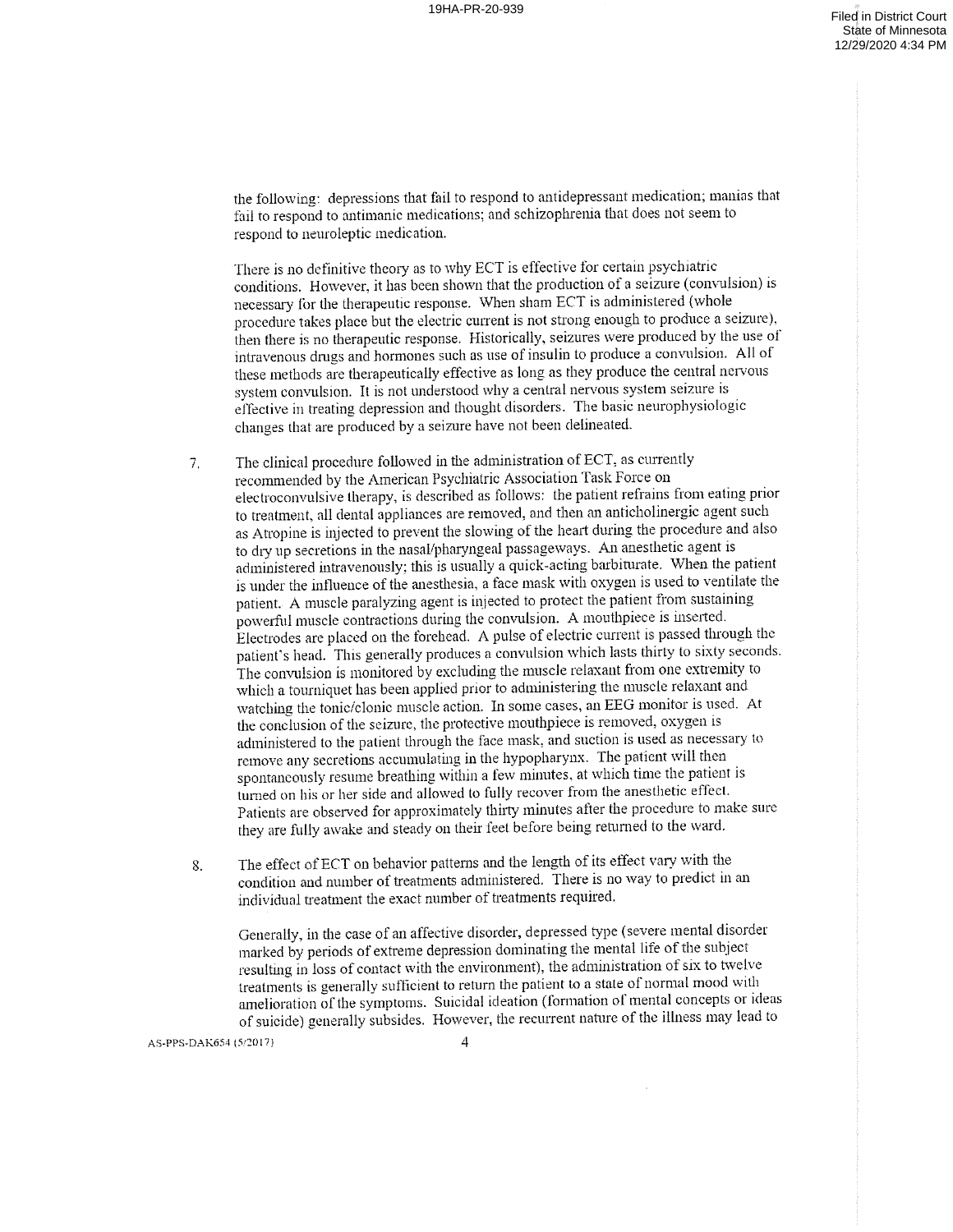relapse at some time in the future – sometimes within a few months – requiring another series of treatments.

In manic disorders, the use of ECT usually brings the patient out of the manic state in eight to twelve treatments. In general, the adjunctive use of neuroleptic medications and mood stabilizing medications, is sufficient to sustain remission.

In the case of schizophrenia, as many as <sup>30</sup> treatments may be necessary. and the behavioral changes are somewhat more difficult to ascertain. A reduction in thought disorder symptoms such as hallucinatory experiences and overt delusional production is expected. However. frequently. only partial responses and reductions are achieved. Thus, the patient is given a period free of ECT treatments to ascertain the degree and time of relapse. If the patient is somewhat improved over the course of 30 ECT treatments, generally given about three times a week over a period of 10 weeks, use of maintenance ECT would be clinically considered. Maintenance ECT is administered every week to two weeks on a permanent basis to maintain the clinical response that was achieved during the initial series of treatments.

- 9. The probability of success with the use of ECT also depends on the category of illness being treated. The probability of success in the treatment of profound depression is quite high, approximately <sup>90</sup> percent. The likelihood of success in treating mania is also quite high. approximately <sup>80</sup> percent. The probability of success in treating schizophrenia is somewhat lower but possibly as high as 50 percent. In most cases, other therapeutic approaches are tried before using ECT to treat schizophrenia. Thus, it is possible that the success rate is artificially lowered and that if ECT were used as the first treatment in schizophrenia its success rate might be quite high.
- 10. "Success" in the use of ECT treatment is defined as a therapeutic response in a positive direction, a diminution in symptoms and degree of dysfunction produced by the underlying illness. Success in the treatment of disorders of the depressive type is return of the patient's mood to normal state. elimination of suicidal ideation, and amelioration of symptoms of the depressive syndrome to some degree or even totalty. The duration of success depends on the frequency of relapse in the underlying ilhiess. Some patients experience depressive episodes on a monthly basis, while others only experience such episodes every lew years. Success in the dominant of semistrymerical assessed differently because a certain percentage of schizophrenics show a downward such episodes every few years. Success in the treatment of schizophrenia is deteriorating course through their life that is unaffected by various treatment intervention strategies. Success would be measured by the amount of social, vocational, and personal care functioning that the patient was able to achieve after introduction of ECT and completion of treatment as compared. to levels of achievement in those areas before treatment. For example, a schizophrenic who is actively hallucinating and delusional to the point where personal hygiene was poor or nonexistent. ability to socially interact in a coherent manner was severely impaired, and ability to pursue any vocational endeavor or stick with minimal tasks for any time would improve to the point where the person could meet minimal hygiene standards. be able to interact socially in appropriate ways with hospital staff. patients, and relatives, and would be able to perform certain tasks. The duration of success is highly variable in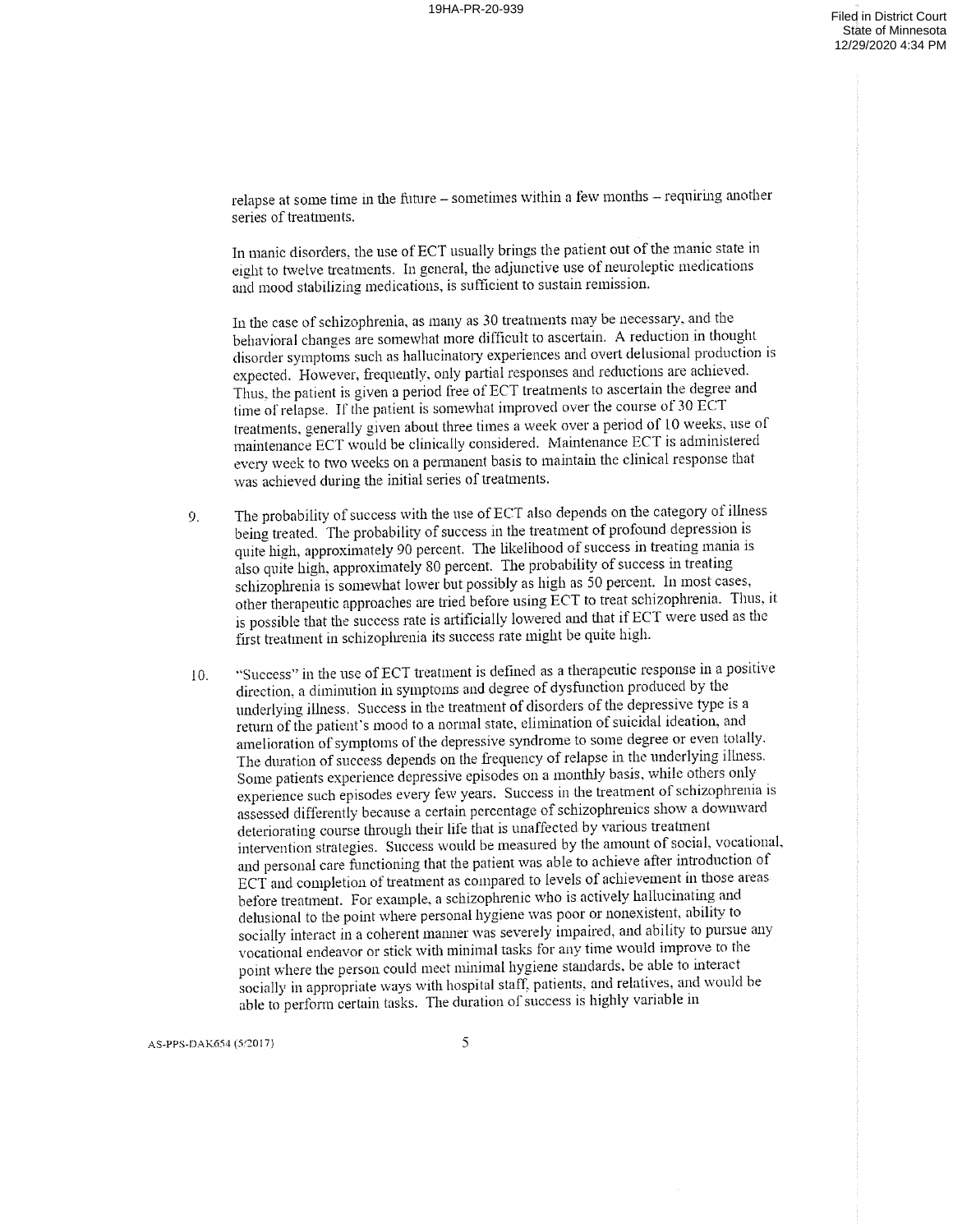schizophrenia. In some patients, 30 treatments may produce quite long-lived success. In other cases, use of maintenance ECT may be required.

ll. Perhaps the most prominent adverse side effect of ECT is memory impairment. Initially, it was believed that memory impairment might be part of the therapeutic efficacy of the treatment, but this is no longer generally accepted. The memory loss is both anterograde and retrograde, that is, it affects both memories for events prior to the initiation of each seizure, and there is also some difficulty committing new events to memory following the seizure. The impairment in learning new material diminishes gradually following each seizure but may be cumulative with successive treatments. Memory for events in the remote past may be affected and persist for approximately two weeks after the course of ECT has ended. The administration of unilateral current (on one side of the head rather than on both sides) causes less memory loss, but is not as reliably effective as bilateral treatment.

According to the American Psychiatric Association Task Force's Report XIV, the following statements can be made about ECT'S effect on memory:

- 1. ECT can affect memories acquired many years prior to treatment;
- he effect on memory is greater for recent memories and less for more remote memories;
- 3. Very remote memories appear to recover fully following ECT in a manner that suggests in that recovery is spontaneous and does not require relearning;
- 4. Memories acquired during the days prior to course of ECT may be permanently lost;
- 5. There is, as yet, no evidence to suggest that ECT produces permanent loss of memory for events occurring the one or two years preceding ECT, indeed, there is some evidence to indicate that memories acquired during this period do recover. Nevertheless, a fully satisfactory study of these issues with maximally sensitive tests has not yet been accomplished.

Concerning an extended series of ECT, such as 50 or more treatments, the Task Force states:

- I. Bilateral ECT is associated with greater anterograde amnesia dian right unilateral ECT;
- 2. Bilateral ECT also produces more extensive retrograde amnesia for remote events than right unilateral ECT;
- 3. Extensive ECT (e.g., more than 50 treatments) may lead to long-lasting or permanent impairment in memory capacity or cognitive function, but a definitive conclusion is not yet possible:
- 4. The activation of previously learned material just prior to ECT does not cause amnesia for that material;
- New learning capacity substantially recovers by six to nine months after the completion of bilateral or right unilateral ECT, but persisting memory complaints are common in individuals who receive bilateral treatment;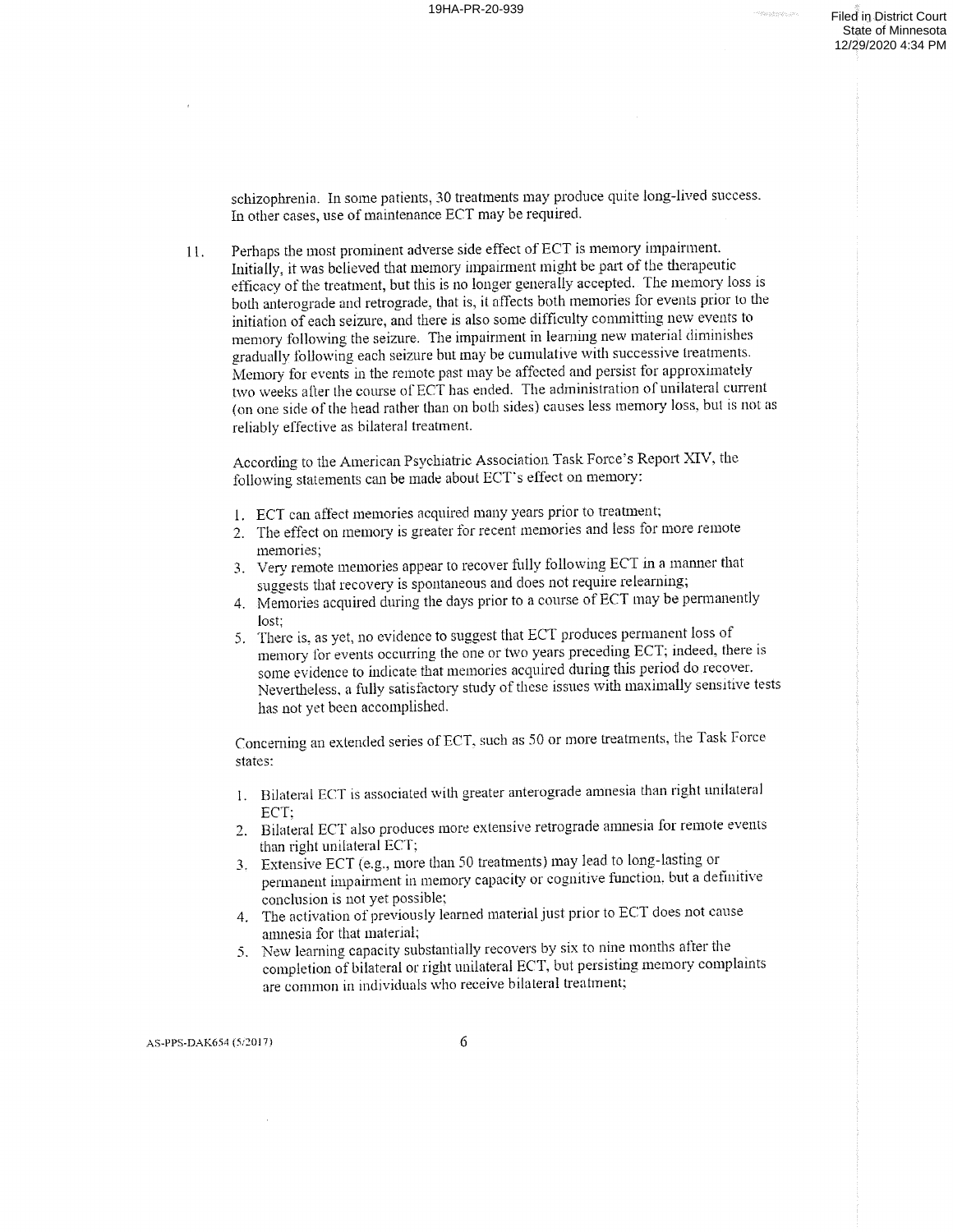- 6. Memory for events that occurred long prior to ECT substantially recovers by six to nine months after ECT; memory for events that occurred days prior to ECT may be permanently lost.
- 12. As outlined above, the current actual clinical procedure for the administration ofECT involves the use of general anesthesia, and hence there is no pain associated with the actual treatment. The only pain that would be experienced by the patient would be the placing of the intravenous needle prior to the administration of the anesthesia. There is commonly headache pain, and occasionally muscle pain or throat pain after the treatment.
- At this point, the use and clinical effectiveness of ECT are well-documented in  $13.$ professional literature, and there is no individual professionally trained who would consider ECT experimental at this time. Nevertheless, there are some individuals who advocate that the treatment is barbaric, not useful. and articles have been published by these individuals. However, most scientific and medical literature seems to support the view that ECT is more effective than placebo treatment for the conditions which are responsive to it. It is the position of the medical and psychiatric community that the use of ECT for other than clinical conditions responsive to it would not be justified. It should not be used as an aversive or punishment—type treatment.
- 14. ECT is accepted as an appropriate treatment in the medical and psychiatric community in Minnesota. The American Psychiatric Association questionnaire. designed to sample psychiatrists' attitudes on the use of ECT, found that only two percent of the samples were totally opposed to its use.
- 15. Certain pretreatment measures are recommended before the administration of ECT. These include a general medical history to delineate the existence of pulmonary. coronary, vascular, neurological, and orthopedic disease as well as any untoward responses to the medications that might be administered during the anesthesia. physical examination is conducted. Laboratory investigation including routine blood counts and blood and urine chemistries would be conducted to determine if the patient. were generally suitable for undergoing anesthetic procedures. Additional testing such as electrocardiograms (EKG); CT or MRI scans of the brain of X-rays of spine or lungs may be done depending on the results of physical examination and hospital policies.
- 16. There is some risk of complications or long-term care risks of treatment. The issue of impairment of memory has been addressed above. Another reported adverse effect is the production of organic psychosis, that is a period characterized by memory loss, confusion, disorientation, dysarthric speech, lack of verbal spontaneity, and apathy. These conditions generally subside after ECT is discontinued and are mostly associated with the use of multiple treatments (up to six) each day. This confusional state is believed to be rare. There is no biochemical evidence that there is actual brain damage due to ECT. There have been rare reports of individuals dying close to the time of administration of ECT, but the risk of death appears to be extremely low. and with the use of precautions and treatment with general anesthesia and oxygenations the rate has become extremely low. According to the survey done by the American Psychiatric